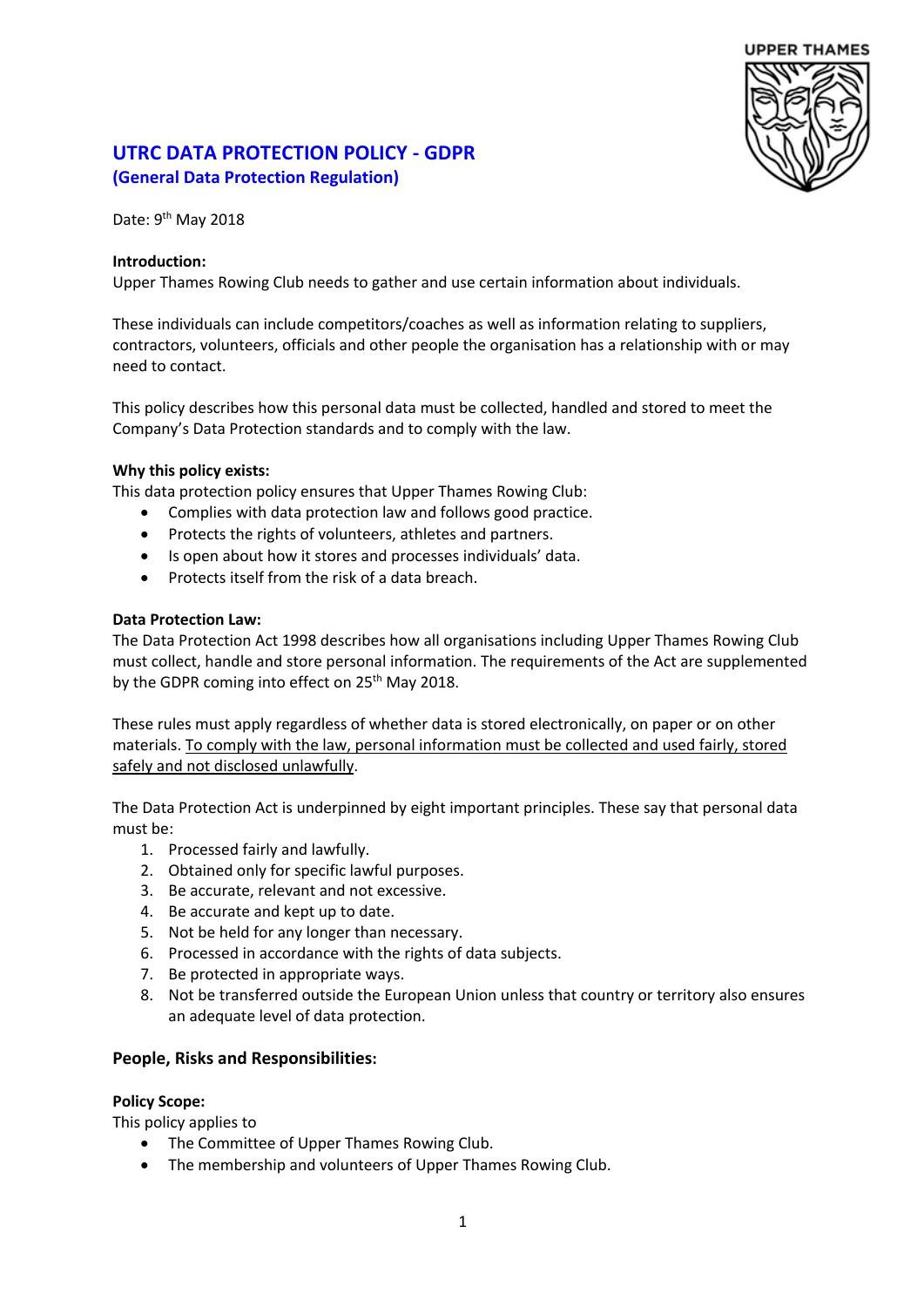• All contractors, suppliers and other people working on behalf of Upper Thames Rowing Club. It applies to all personal data that the club holds relating to identifiable individual people even if that information technically falls outside the Data Protection Act.

This data can include:

- Names of individuals.
- Postal address.
- Email address.
- Telephone number.
- A photograph of the individual.
- Bank or credit card details.
- Medical information.
- Plus any other information relating to an identifiable individual.

# **Data Protection Risks:**

This policy opts to protect Upper Thames Rowing Club from real data security risks including:

- Breaches of confidentiality for instance information being given out inappropriately.
- Failing to offer choice for instance all individuals should be free to choose how the company uses data relating to them.
- Reputational damage the company could suffer if hacker successfully gained access to sensitive data.

# **Responsibilities:**

Everyone who works for or with Upper Thames Rowing Club either voluntarily or for payment has some responsibility for ensuring data is collected, stored and handled appropriately. In addition each sub group or area of operation within UTRC that handles personal data must ensure that it is handled and processed in line with this policy and that data protection principles are applied.

The following people have key areas of responsibility:

- The Committee is ultimately responsible for ensuring that UTRC meets its legal obligations.
- Due to the nature of the organisation and its size there is no individual named specifically as a Data Protection Officer.
- Although key individuals in UTRC will "process" data controlled by UTRC, each individual head of respective sub groups within UTRC (i.e. competition, membership) is responsible for keeping the UTRC Committee updated about data protection responsibilities, risks and issues and reviewing data protection procedures in their area of operation and to ensure that people they are working with are aware of this policy and given appropriate training or instruction.
- Liaison will be required with those key individuals processing data for UTRC to ensure that any computer services and equipment used for storing data meet acceptable security standards and that regular checks are performed to ensure software is functioning correctly

# **General Guidelines:**

- The only people able to access data covered by this policy should be those who need it for their work. Data Processors should not retain data on any unencrypted device or share it with others outside of on a system approved by UTRC.
- Data should not be shared informally and should only be retained by UTRC Data Processors who must be approved/authorised by the Committee.
- Notwithstanding the above, all volunteers within UTRC should be required to keep any personal data secure by taking sensible precautions and following these guidelines: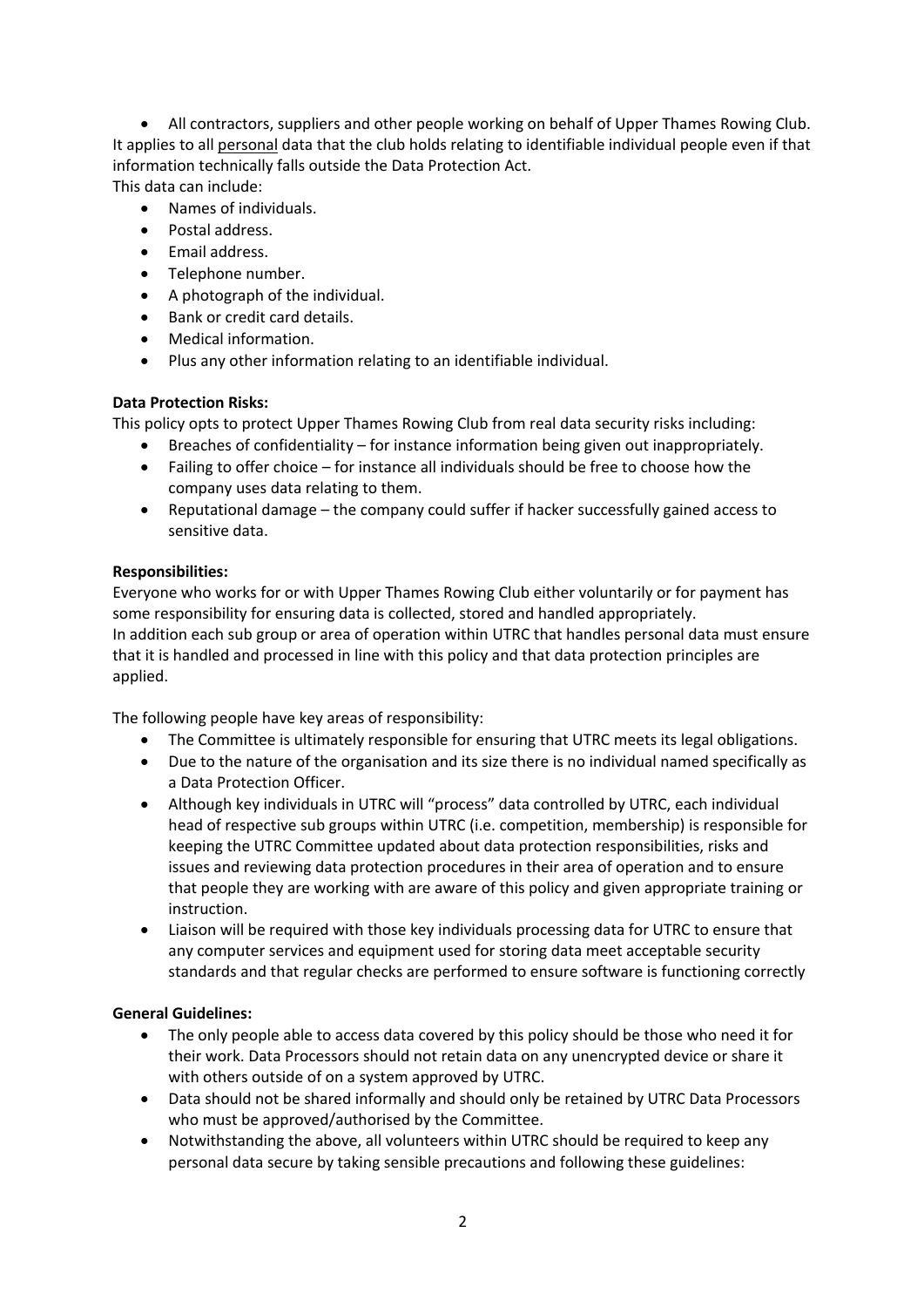- o Data should only be stored on the UTRC system operated by approved Data Processors.
- $\circ$  Conversely personal data should not be transmitted in an unencrypted or insecure format including via email to other members of the club.
- Anyone within UTRC who have any concerns about the procedures for storage, or use of personal data or who suspect that data might have been compromised, must immediately alert the UTRC Data Processors and a member of the Committee.

## **Data Storage:**

These rules describe how and where data should be safely stored.

- When data is stored on paper it should be kept in a secure / locked place where unauthorised people cannot see it or access it.
- Paper printouts should not be left where unauthorised people could see them
- Data printouts should be shredded and disposed of securely when no longer required.
- When data is secured electronically it must be protected from unauthorised access, accidental deletion and malicious hacking attempts. If any data is temporarily stored on removable media (such as CD or DVD) for effective operation of the Club, these should be kept locked away securely when not being used and should be wiped deleted or destroyed when no longer required.

### **Data Use:**

- No data relating to an identifiable individual should be used by any member of UTRC for any purposes other than that directly related to the operation of the Club or, its related activities. For example it would be inappropriate to use an email address to contact someone for personal reasons unrelated to an event or information transfer related to Club activities.
- Personal data should not be shared informally. In particular it should never be sent by email and a classic error to be avoided is mass emails where the entire recipients can been seen in the address bar rather than using the bcc bar.
- Volunteers should not save copies of any UTRC data onto their personal devices such as tablets, phone or laptops that have not been approved for such use by UTRC committee.
- Communication using personal email addresses between members of UTRC is permissible provided the members have consented to such use and provided the data is not shared outside of UTRC.

# **Data Accuracy:**

The law requires that UTRC takes reasonable steps to ensure that data is kept accurate and up to date.

It is the responsibility of all volunteers who work with data to take reasonable steps to ensure it is kept as accurate and up to date as possible.

- Data should be held only by persons designated as UTRC Data Processors.
- Every opportunity should be taken to ensure data is updated. For example by confirming an individual's data is correct when they call or visit.
- Data should be updated as soon as inaccuracies are discovered. For instance if an individual can no longer be reached on their stored telephone number or email address it should be removed from the database and anyone within UTRC who might have similar data should equally be advised and updated.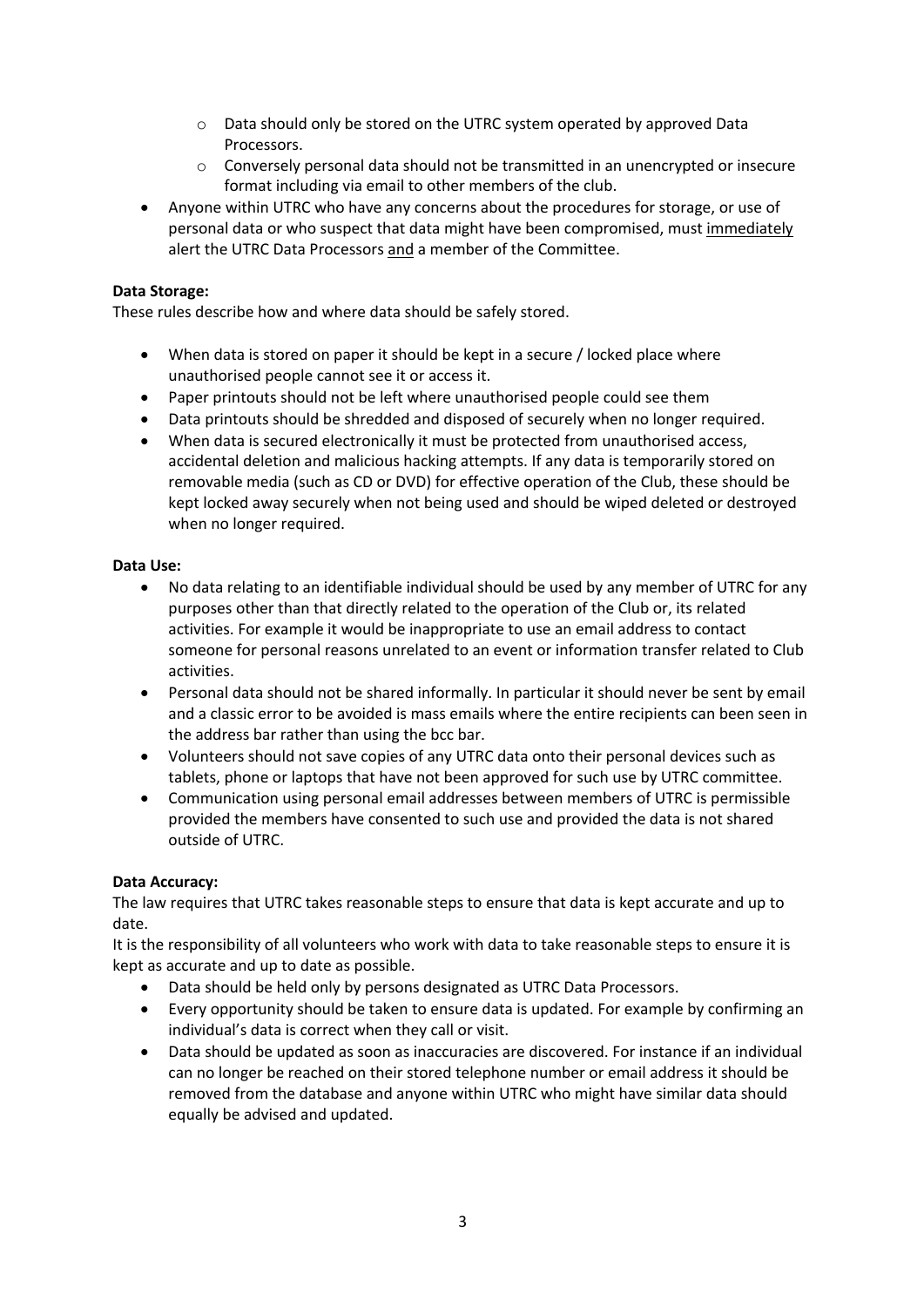## **Subject Access Requests:**

All individuals who are the subject of personal data being held by Upper Thames Rowing Club are entitled to:

- Ask what information UTRC holds about them and why.
- Ask how to gain access to it.
- Be informed how to keep it up to date.
- Be informed how the company is meeting its data protection obligations.

If an individual contacts UTRC requesting this information this is called a subject access request.

Subject access requests from individuals should be made by email addressed to the head of the appropriate sub group within the Committee or to the Chairman of UTRC at chairman@utrc.org.uk

The recipient of a subject access request will aim to provide the relevant data within 14 days of receipt of the request. However, before doing so, UTRC must always verify the identity of anyone making a subject access request before handing over any information.

#### **Disclosing Data for Other Reasons:**

In certain circumstances the Data Protection Act allows personal data to be disclosed to law enforcement agencies without the consent of the data subject. Under these circumstances UTRC will disclose requested data, however the relevant Data Processor will ensure the request is legitimate, seeking assistance from the Committee and legal advisors if necessary.

#### **Providing Information:**

Upper Thames Rowing Club aims to ensure that all individuals are aware that their data is being processed and that they understand:

- How the data is being used.
- How to exercise their rights.
- That the data will not be disclosed to any third party nor sold for marketing purposes. Under the principles of GDPR, UTRC will provide clear access to its privacy policy. The privacy policy will be stated expressly on the UTRC website via a prominent link.
- UTRC will not adopt the principle of implied consent using pre ticked boxes on websites and apps. Conversely where applicable, individuals will have to consciously opt in to give consent for use of their data.
- All members will be deemed to have subscribed to the receipt of information re the running of the Club unless expressly requested.

To this end the club will use the following privacy statement setting out how data relating to individuals is used by UTRC.

# **Privacy Statement** This is also on our website (www.utrc.org.uk/privacy-statement)

This privacy statement sets out how Upper Thames Rowing Club uses and protects any information that you give UTRC or when you use the UTRC website.

UTRC is committed to ensuring that your privacy is protected. Should we ask you to provide certain information by which you can be identified when using this website, then you can be assured that it will only be used in accordance with this privacy statement for the purposes of effective running of Upper Thames Rowing Club & its events.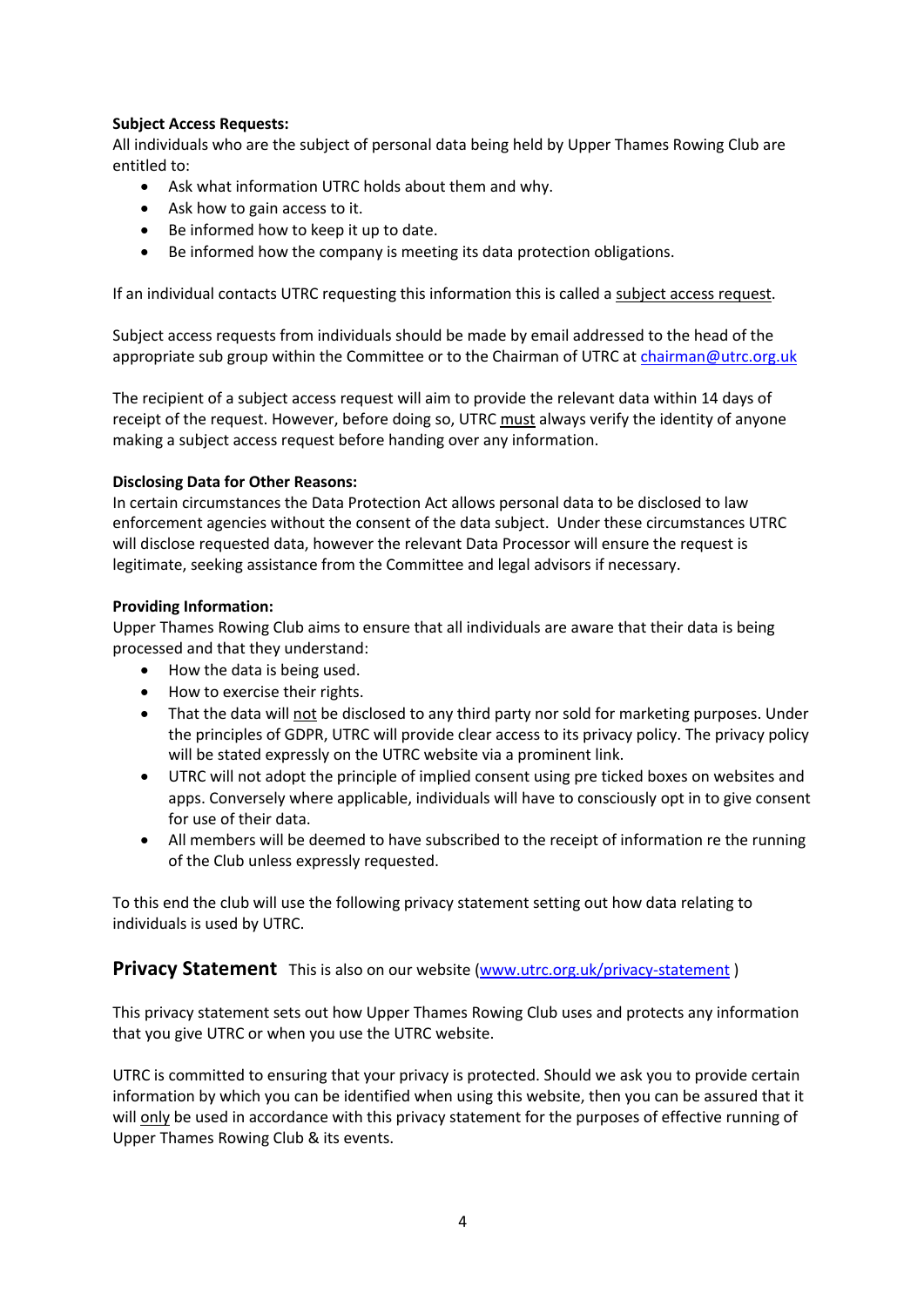Upper Thames Rowing Club may change this policy from time to time by updating this page. You should check this page from time to time to ensure that you are happy with any changes. This policy is effective from 25 May 2018.

#### **What we collect:**

We may collect the following information:

- Name and contact information including email address.
- Demographic information such as postcode, preferences and interests.
- Other information relevant to customer surveys.

#### **What we do with the information we gather:**

We require this information to process our sporting club and to better understand your needs and to provide you with a better service, and specifically for the following reasons:

- Internal record keeping.
- Sharing of safety information
- Updates relating to Rowing, Social or Organisational activities relating to the Club or its Events
- Organise officials and volunteers duties and rotas.
- We may also use your information to contact you for research purposes to improve the running of the Club and may contact you by email, phone, fax or social media.
- We will never disclose your personal information to third parties nor sell your data to any other organisation without first seeking your personal and informed consent before doing so.

#### **Security:**

We are committed to ensuring that your information is secure. In order to prevent unauthorised access or disclosure, we have put in place suitable, physical, electronic and managerial procedures to safeguard and secure the information we collect.

#### **How we use cookies:**

A cookie is a small file which asks permission to be placed on your computers hard drive. Once you agree, (by clicking on the message in our website) the file is added and the cookie helps analyse web traffic or lets you know when you visit a particular website. Cookies allow web applications to respond to you as an individual. A web application can tailor its operation to your needs by gathering and remembering information about your preferences.

We use traffic log cookies to identify which pages are being used. This helps our website administrators analyse data about webpage traffic and to improve our website in order to tailor it to customer needs. We only use this information for statistical analysis purposes and then the data is removed from the system. A cookie does not give us access to your computer or any information about you other than the data you choose to share with us.

You can choose to accept or decline cookies. Most web browsers automatically accept cookies but you can usually modify your browser setting to decline cookies if you prefer.

#### **Links to other websites:**

Our website may contain links to other websites of interest. However once you have used these links to leave our site, you should note that we do not have any control over that third party website. Therefore, we cannot be responsible for the protection and privacy of any information which you provide whilst visiting such sites and such sites are not governed by this privacy statement. You should exercise caution and look at the privacy statement applicable to the website in question.